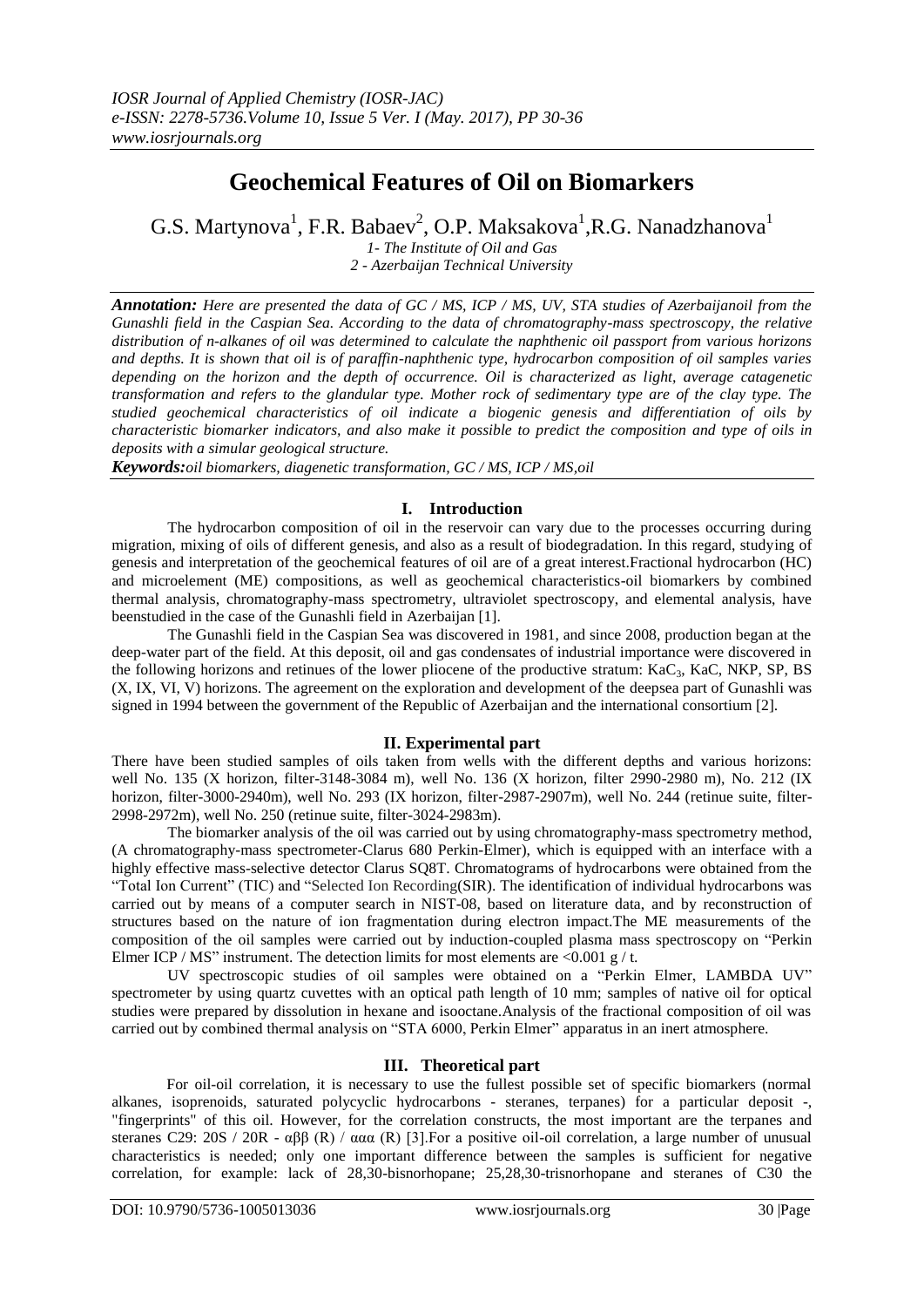composition. The age of the oil and its genesis can be judged from the ratio of the steranes C27: C28: C29; C27: C28; C28; C29; tri / penta, or by the distribution of adamantanes (C11 / C13; C12 / C13).

At present, the ratio of the C28 / C29 steranes is used as the factor determining the geological age of the initial OM [4 -6]. According to the generalized data of Chakhmakchev, the parameters C28 / C29 clearly separate the Precambrian and Paleozoic (0.2-0.6) from Mesozoic-Cenozoic (0.6-1.2). The increase in the share of C28 occurs not due to the chemical evolution of the steranes, but to the expansion of species features of phytoplankton at a later geological time.

Steranes originate from sterols, which are typical for most higher plants and algae, but rare or absent in prokaryotic organizations. Cholesterol prevails in zooplankton. The source of ergostane (C28) is phytoplankton. An example is the Azerbaijan oil from the Darwin Kyupasi field - C27: C28: C29 = 23: 36: 15. Ergostane in it accounts – 36%, therefore, in this case, the formation of steranes occur due to phytoplankton.Sterane С29 stigmastane, is synthesized by higher terrestrial plants and some species of marine algae. It can be assumed that it is formed by the same way as C28.

Marine organisms in the process of transformation of the buried OM are transformed into C27 sterane, and higher terrestrial plants synthesize C29 sterane.Some species of seaweed are also rich in C29 sterane, which is explained by the peculiarities of the microflora of blue-green algae.The C27-zooplankton-cholestanes, C28 phytoplankton-ergostanes, C29-higher terrestrial plants-sitostanes.

### **IV. Results and discussions**

Hydrocarbon data (Table 1) and fractional composition of oil samples were obtained by complex studies, depending on the horizons and depth of occurrence, biomarkers such as pristane, phytane, oleanane, tri-, tetra-, pentacyclic terpanes, steranes, hopanes(Table 2) , and were defined their trace element composition was studied as well .The ICP / MS data showed that the Gunashli oil is of a ferrous type. Fig. 1 shows Fe distribution along the wells of the Gunashli field.



**Figure 1.** Distribution of iron Fe in the wells of the Gunashli field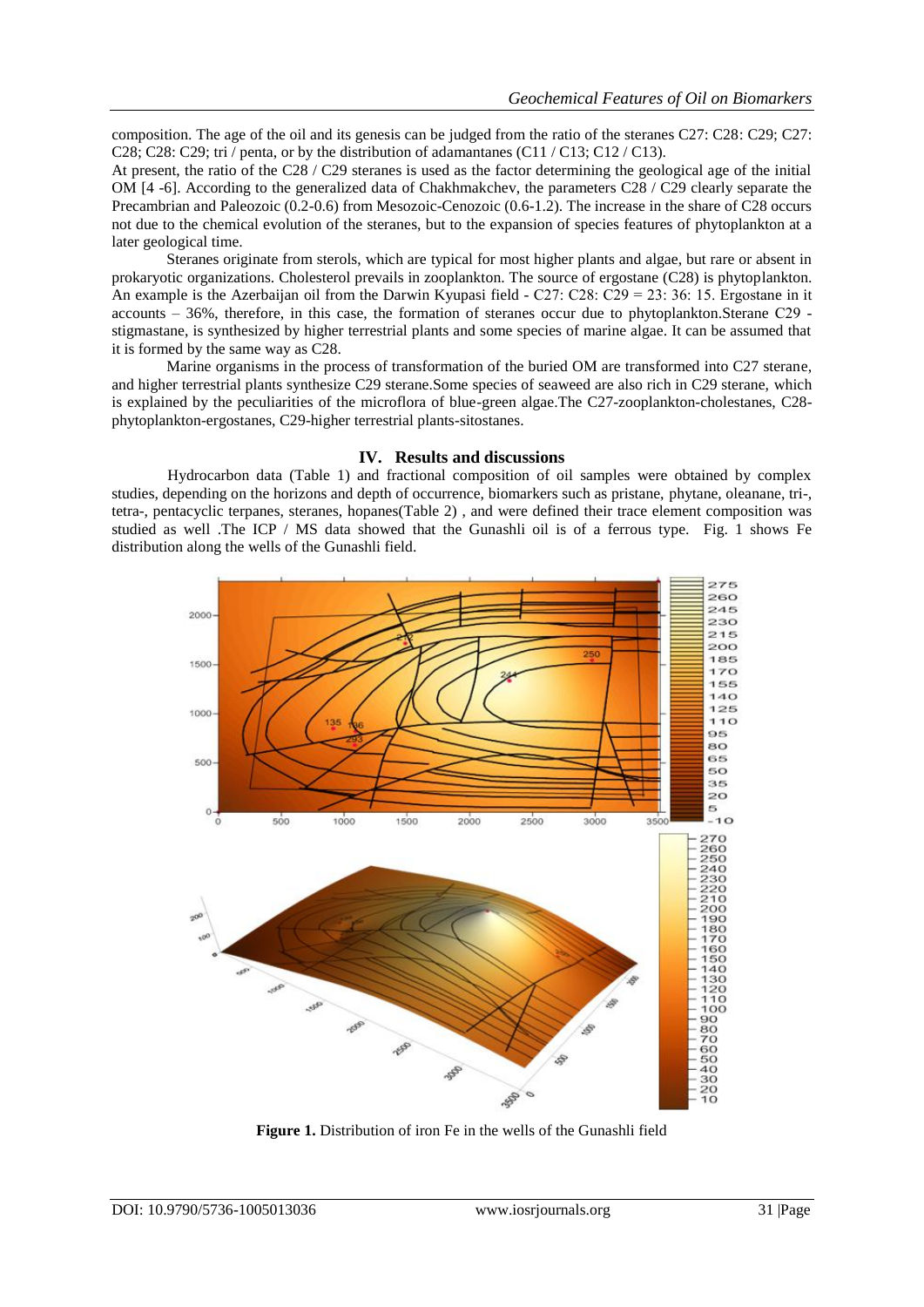|                | ATOVCHCHIICAI CHARACTERICA VI TIC VII HORRITANIII VII MONITARINGIA |                                       |         |                   |          |       |            |  |  |  |  |  |
|----------------|--------------------------------------------------------------------|---------------------------------------|---------|-------------------|----------|-------|------------|--|--|--|--|--|
| $N_2$          | Gunashli                                                           | HC composition, % relat.<br>Depth $/$ |         |                   |          |       |            |  |  |  |  |  |
|                | N∘ well.                                                           | Horison                               | Alkanes | <b>Naphthenes</b> | Aromatic | Pr/Ph | <b>CPI</b> |  |  |  |  |  |
|                | 293                                                                | $2987 - 2907/\mathrm{IX}$             | 58,43   | 34.74             | 4,83     | 1,21  | 1,26       |  |  |  |  |  |
| 2              | 212                                                                | $3000 - 2940$ /IX                     | 48,52   | 42.47             | 9,01     | 1,23  | 1.20       |  |  |  |  |  |
| $\mathcal{R}$  | 136                                                                | $2990 - 2980/X$                       | 69,61   | 24,58             | 5,91     | 1,22  | 1.04       |  |  |  |  |  |
| $\overline{4}$ | 135                                                                | $3148 - 3084/X$                       | 66,05   | 29.55             | 4,4      | 1,14  | 1.04       |  |  |  |  |  |
| 5              | 244                                                                | $2998 - 2972/$<br>retinue suite       | 64.72   | 26,88             | 8,6      | 1,14  | 1,16       |  |  |  |  |  |
| 6              | 250                                                                | $3024 - 2983/$<br>retinue suite       | 71.67   | 22.4              | 6,29     | 1,14  | 1.03       |  |  |  |  |  |

Characteristics of the Gunashli field oil according to GC / MS **Tabl.1** Geochemical characteristics of the oil fieldGunashli on biomarkers

|                | Tabl.2                  |                                 |       |                                  |                          |             |                 |           |           |  |  |  |  |
|----------------|-------------------------|---------------------------------|-------|----------------------------------|--------------------------|-------------|-----------------|-----------|-----------|--|--|--|--|
| N <sub>0</sub> | Gunashli<br>$N_2$ well. | Depth/<br>Horison               | Ts/Tm | H <sub>29</sub> /H <sub>30</sub> | Oleanane/H <sub>30</sub> | neoC29/hC29 | H27:H29:H30:H31 | tri/penta | tetra/tri |  |  |  |  |
| $\mathbf{1}$   | 293                     | $2987 - 2907/\text{IX}$         | 1.06  | 0.37                             | 0.05                     | 0.2         | 3:12:30:16      | 0.23      | 6.27      |  |  |  |  |
| 2              | 212                     | $3000 - 2940$ /IX               | 1.15  | 0.39                             | 0.05                     | 0.23        | 3:12:30:16      | 0.16      | 9.26      |  |  |  |  |
| 3              | 136                     | $2990 - 2980/X$                 | 0.85  | 0.4                              | 0.05                     | 0.16        | 4:13:32:16      | 1.19      | 9.13      |  |  |  |  |
| $\overline{4}$ | 135                     | $3148 - 3084/X$                 | 0.82  | 0.4                              | 0.04                     | 0.2         | 4:13:32:16      | 0.3       | 5.12      |  |  |  |  |
| 5              | 244                     | $2998 - 2972/$<br>retinue suite | 0.99  | 0.38                             | 0.05                     | 0.18        | 3:11:29:16      | 0.59      | 2.61      |  |  |  |  |
| 6              | 250                     | 3024<br>2983/<br>retinue suite  | 0.97  | 0.41                             | 0.05                     | 0.15        | 3:12:30:16      | 0.43      | 3.21      |  |  |  |  |

As can be seen from the experimental data, the hydrocarbon composition changes in oil samples depending on the depth and horizon. Thus, with increasing sampling depth, the amount of alkane hydrocarbons increases, while the amount of naphthenic HC decreases.The pristane / phytane ratio (Pr / Ph) is considered as one of the main genetic indicators bearing information about the peculiarities chemical composition of the original living matter. The close content or predominance of Pr over Ph  $(\sim 1.14 \div 1.23)$  is due to the reducing conditions of sedimentation.

The oddity index, Carbon Preference Index,  $CPI = (C17 + C19) + (C19 + C21 / 2 \cdot (C18 + C20)$  serves to assess for the maturity degree assessment. Same as for the oil of the Gunashli field CPI =  $1.03 \div 1.26$ , which corresponds to the maximum of oil generation (Fig. 2).

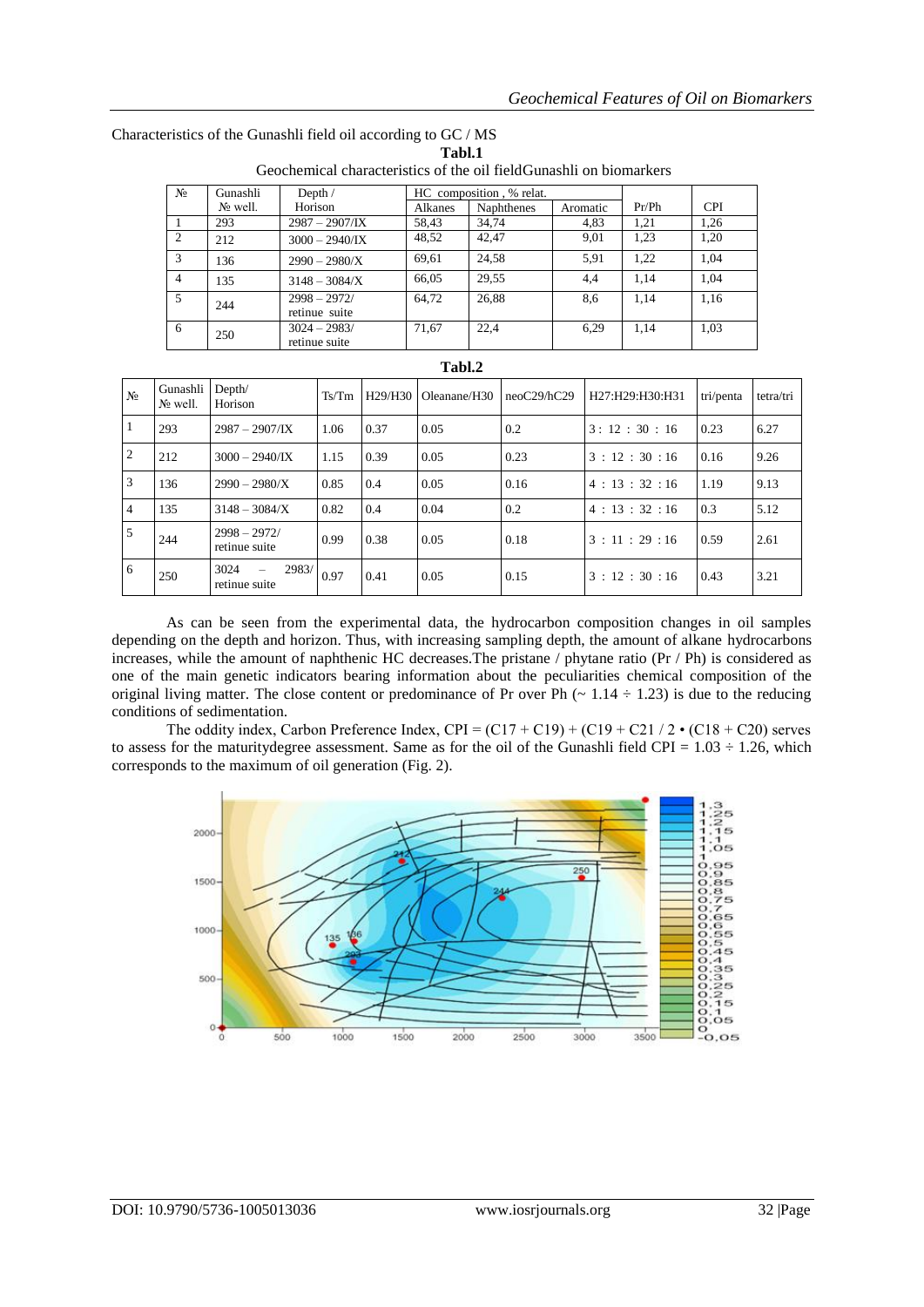

**Fig. 2.** Distribution of CPI for oil wells of Gunashli field

The ratio of the more stable trisnoreneohopane to the less stable trisnorehopane - Ts / Tm or terpane index - determines the maturity, sedimentation conditions and characterizes the degree of catagenetic transformation of the oil. Judging by the values of the terpane index, as well as the tri / penta ratio - oil of the Gunashli field is less mature.The calculated ratios of geochemical characteristics for steranes are close [1]. The maximum is mainly accounting for C28 and C29 sterols, methyl and ethyl-cholestanes, and reflects oils`age so if the ratio is  $>0.7$ , apparently, there is proceeding an increase in the species of phytoplankton in the Jurassic-Cretaceous period. The ratios of C28 / C29 and dia / reg steranes decrease in oil samples from IX, X horizons to the retinue suite. At the same time, the values of the sterane parameter dia / reg allow us to judge the clayiness of the oil-mother sedimentary rocks. When considering the ratio of C27: C28: C29 steranes, it was noted that the IX horizon is characterized by the predominance of C27, C28 steranes, indicating a predominance of phyto- and zooplankton, for X horizon and break - C28, C29, indicating the prevalence of zooplankton and terrestrial plants in the genesis of oil.Judging by the ratio of steranes in the investigated oils, the formation of OM was mixed (continental-marine or coastal). The studied geochemical characteristics of oil indicate a biogenic genesis and differentiation of oils by characteristic biomarker indicators.

As is known, the naphthenic passport is inherited by oil from the original organic matter (OM) and can also be used as a criterion for establishing the genetic relationship between oils and rock OM [7].Genetically linked oils of various chemical compositions illustrate the identity of naphthenic passports. Below are the data of chromatography-mass spectroscopy (Fig. 3, 6,9), the relative distribution of n-alkanes for oil (Fig. 4, 7, 10) for the calculation of the naphthenic oil passport of the Gunashli field (Fig. 5,8,11), from various horizons and depths of occurrence.

The nature of the naphthenic passports of the studied oils is very diverse, and for each region there are certain specific features. For example, in the oils of the Gunashli field, mono- and tetracyclic naphthenic hydrocarbons predominating in quantitative terms, which is not observed in the oils of other regions. While, for example, bi-and tetracyclic naphthenic hydrocarbons prevail in the oils of the Southern Caspian. Comparison of naphthenic oil passports of different regions makes it possible to reveal in them the features of simularity and difference.

Judging by the component composition, the Gunashli field oil is of a paraffin-naphthenic type. If the oil is paraffin-naphthenic, then, as a rule, the aromatic content is small, judging from the UV spectroscopy data  $\sim 6 \div 10\%$ . The samples from the Gunashli field contain a significant proportion of the light part, with the predominance of kerosene-gas oil fraction, according to the STA method, and it can be characterized as light, medium catagenetic transformation.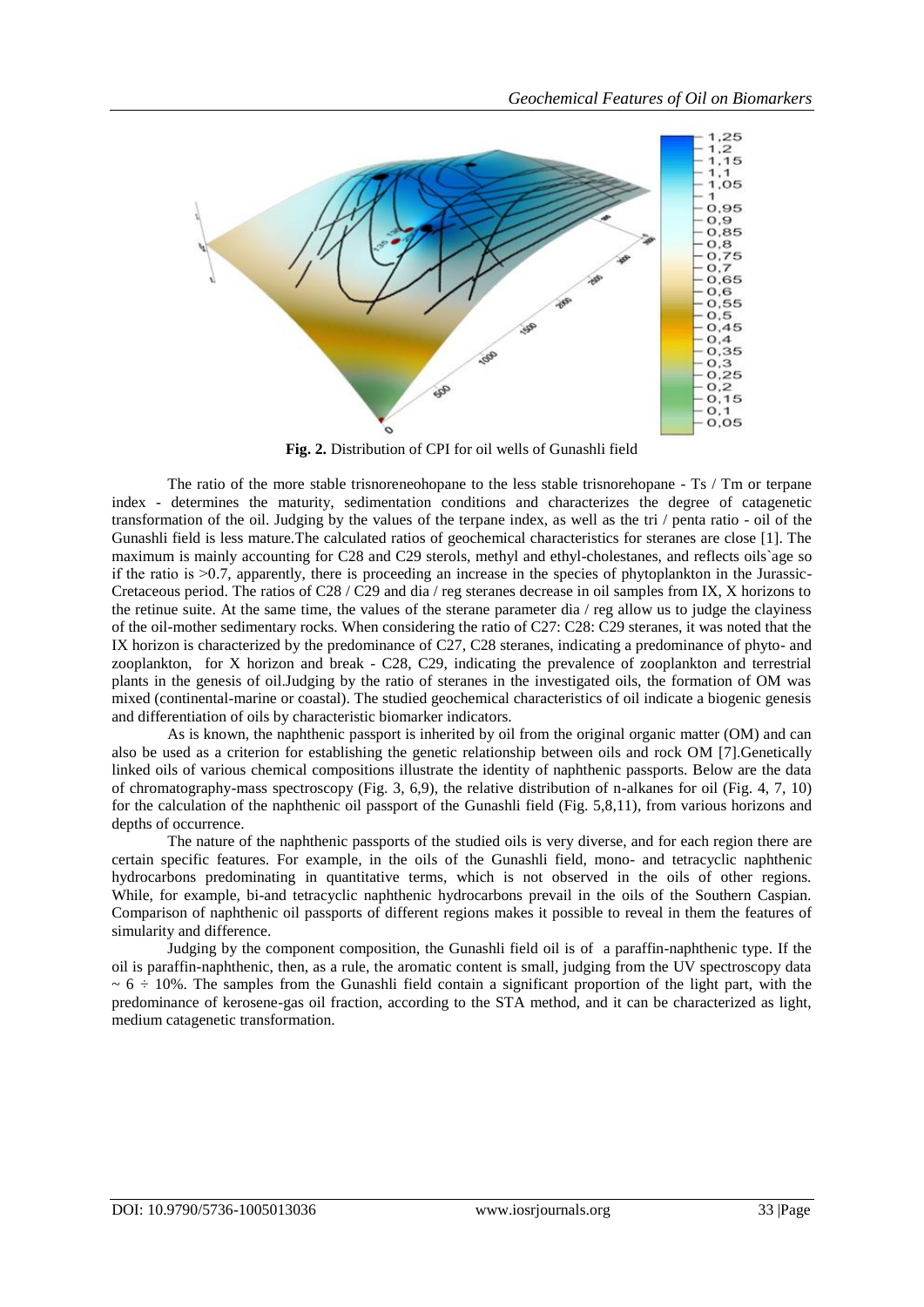

**Fig.3.** Chromatograms of oil from Gunashlisquare.135, 136



**Fig.4.** The relative distribution of n-alkanes for oil (wells.135, 136)

| Name            |       |     | Naphthens HC |       |       |                 | Naphthens HC<br>Name |      |      |       |       |  |  |
|-----------------|-------|-----|--------------|-------|-------|-----------------|----------------------|------|------|-------|-------|--|--|
|                 | mono  | bi  | tri          | tetra | penta |                 | mono                 | bi   | tri  | tetra | penta |  |  |
| Gunashli<br>135 | 82.33 | .41 | 4.01         | 10.84 | 1.41  | Gunashli<br>136 | 83.81                | 3.17 | 0.16 | 6.95  | 5.9   |  |  |

**Fig**.5. The naphthenic oil passport of Gunashlisquare - 135, 136



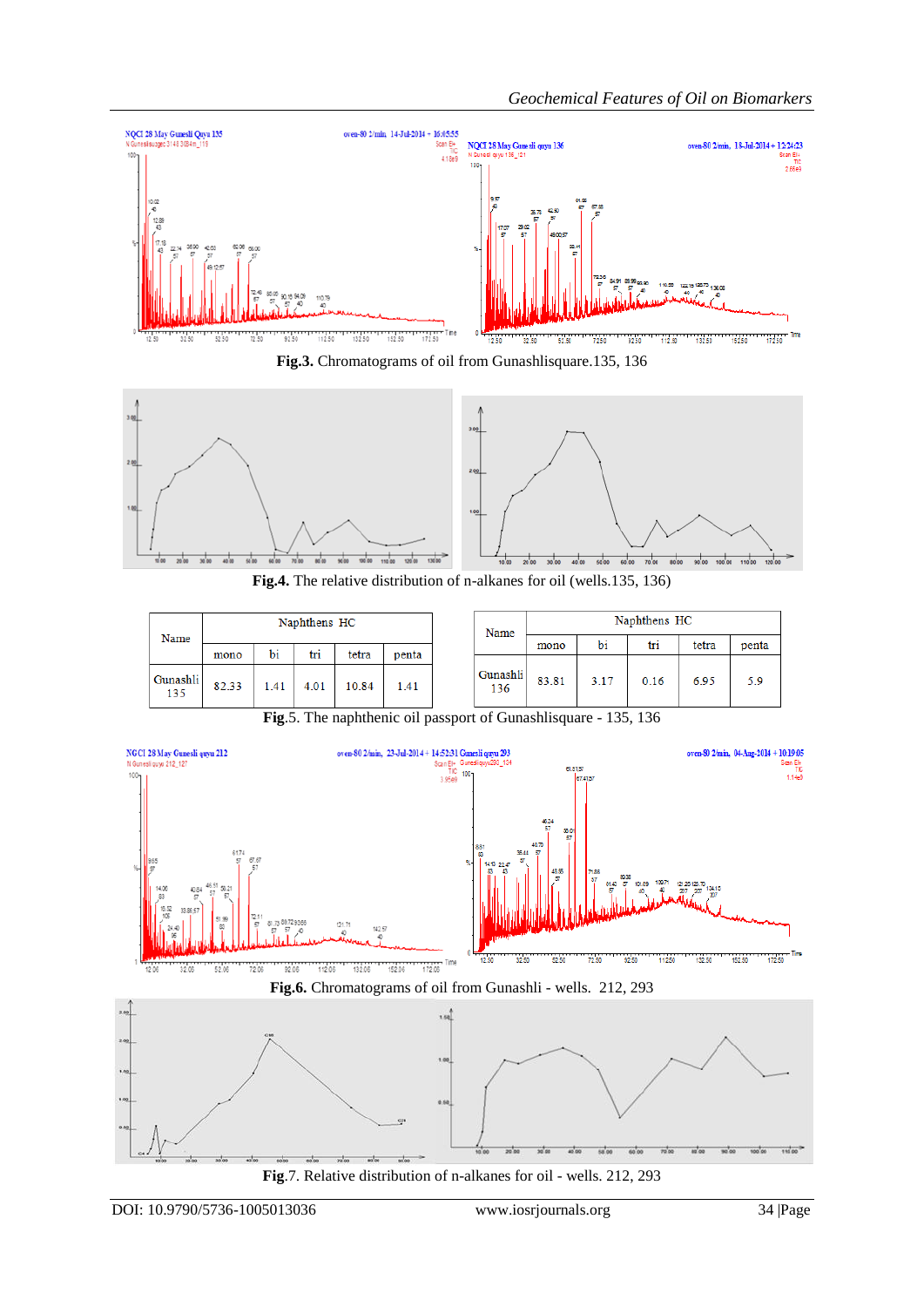|                 |      |      | Naphthenic HC |       |       | Naphthenic HC<br>Name |       |      |     |       |       |
|-----------------|------|------|---------------|-------|-------|-----------------------|-------|------|-----|-------|-------|
| Name            | mono | bi   | tri           | tetra | penta |                       | mono  | bi   | tri | tetra | penta |
| Gunashli<br>212 | 88.2 | 3.78 | 4.79          | 0     | 3.23  | Gunashli<br>293       | 75.19 | 7.94 |     | 10.51 | 6.36  |



**Fig.8.** The naphthenic oil passport of Gunashli square - 212, 293

**Fig. 9.** Chromatograms of oil from Gunashli square - 244, 250



**Figure 10.** Relative distribution of n-alkanes for oil - wells. 244, 250

| Name            | Naphthens UV |      |     |       |       |                 | Naphthens UV |      |      |       |       |  |
|-----------------|--------------|------|-----|-------|-------|-----------------|--------------|------|------|-------|-------|--|
|                 | mono         | bi   | tri | tetra | Penta | Name            | mono         | bi   | tri  | tetra | penta |  |
| Gunashli<br>244 | 86.77        | 2.92 |     | 4.91  | 5.4   | Gunashli<br>250 | 71.79        | 1.12 | 0.58 | 16.21 |       |  |

**Fig.11.**The naphthenic oil passport of Gunashli square - 244, 250

# **V. Conclusion**

Conducted GC / MS, ICP / MS, UV, STA studies suggest that the Gunashli field oil in the Caspian Sea was formed mainly in marine sediments in which sedimentation and diagenesis occurred in a reducing environment.Oil belongs to the ferruginous type, it is characterized as light, medium catagenetic transformation. The values of the sterane parameter dia / reg allow us to judge the clayiness of the oil-mother sedimentary rocks. It was shown that the hydrocarbon composition of oil samples varies depending on the horizon and the depth of occurrence.

According to the data of chromatography-mass spectroscopy, the relative distribution of n-alkanes to oil was determined to calculate the naphthenic oil passport from various horizons and depths. Thus, oil accumulations related to the Middle Pliocene in the Caspian Sea, characterized by a number of geochemical parameters and a complex of hydrocarbon biomarkers, make it possible to predict the composition and prevailing type of oil in deposits with a similar geological structure, and with the help of the ME it is possible to assume the type of initial organic matter as well as the paleographic environment of its accumulation.

### **References**

- [1]. Мартынова Г.С., Максакова О.П., Нанаджанова Р.Г.., Али-заде А.Э., Мухтарова Х.З. Геохимическая дифференциация нефти месторождения Гюнешли. East European Scientific Journal N9, 2016, p.120-127.
- [2]. ГлумовИ. Ф., МаловицкийЯ. П., НовиковА. А., СенинБ. В.. Региональная геология и нефтегазоносность Каспийского моря. — М.: ООО «Недра-Бизнесцентр», 2004, 342 с.